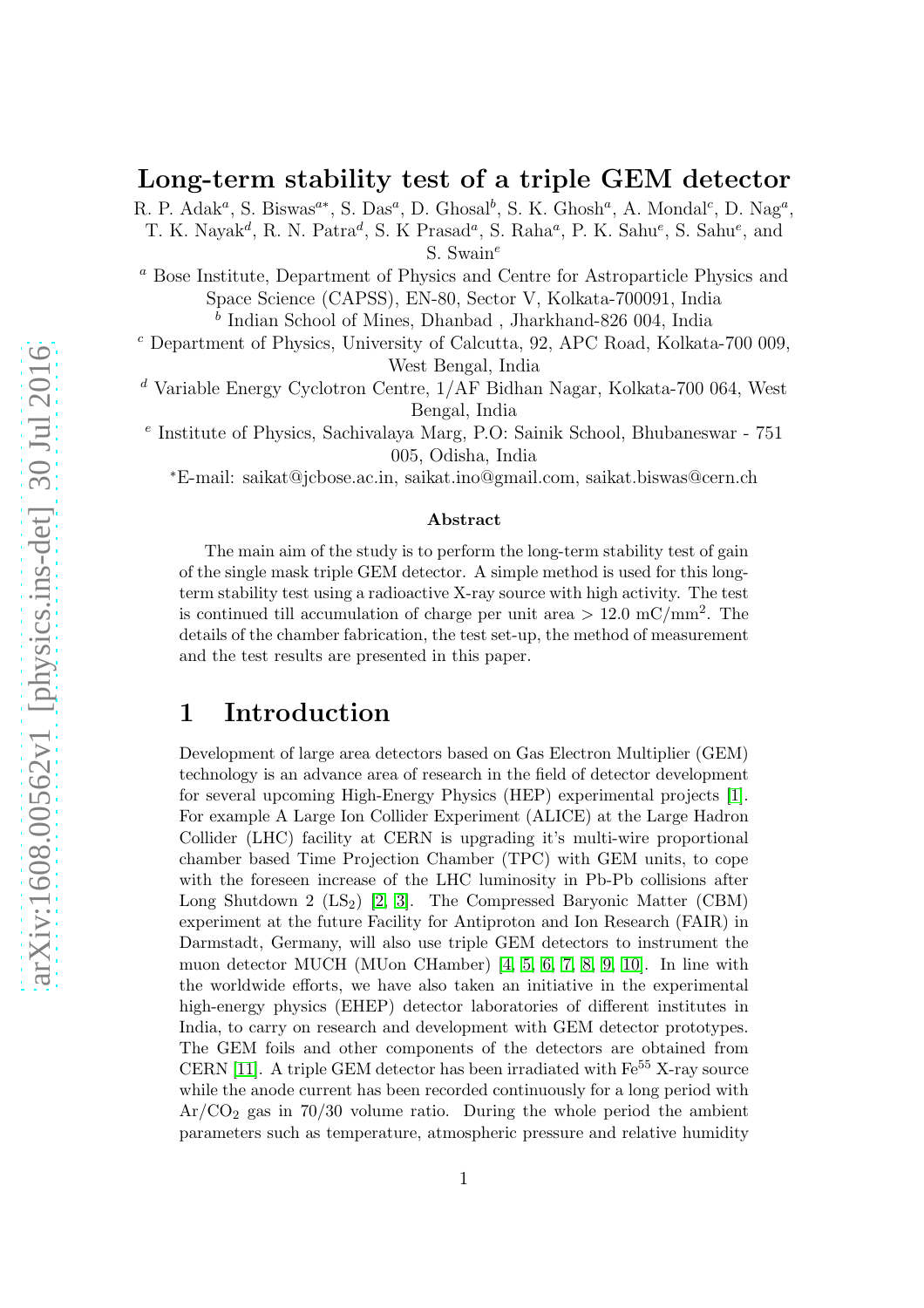are also measured and recorded continuously with a time stamp using a data logger developed in-house [\[12,](#page-7-3) [13\]](#page-7-4). Any large variation of the anode current indicates instability in the gain of the detector. The long-term stability test is performed measuring the anode current with the period of operation. The details of test results are presented in this article along with the details of the chamber fabrication test set-up and the method of measurement.

# 2 Description of the GEM detector prototype

A triple GEM detector prototype, consisting of 10 cm  $\times$  10 cm standard stretched single mask foils, obtained from CERN is assembled in the clean room of RD51 laboratory [\[14,](#page-7-5) [15\]](#page-7-6). The drift gap, 2-transfer gaps and the induction gap of the chamber are kept as 3, 2, 2, 2 mm respectively. Although a triple GEM detector is built here, there is a provision of adding one more GEM foil to the detector to make it a quadrupole chamber required for ALICE TPC [\[3\]](#page-6-2). To keep this provision, two 10 mm thick G10 edge frames are used to make the gas enclosure. In such a system the Kapton window is eventually placed 11 mm above the drift plane. A voltage divider network is also built by resistors and a single negative high voltage (HV) channel is used to power the GEM chamber. The detector has a XY printed board (256 X-tracks, 256 Y-tracks) in the base plate and that works as the readout plane. Each of 256 X-tracks and 256 Y-tracks are connected to two 128 pin connectors. In each 128 pin connector a sum-up board (provided by CERN) is used. Total 4 sum-up boards are used in this detector. The Lemo output of the 4 sum-up boards are again summed and is directly connected by a short length Lemo cable to a 6485 Keithley Pico-ammeter to measure the total anode current.

# 3 Experimental set-up

Pre-mixed  $Ar/CO<sub>2</sub>$  in 70/30 volume ratio has been used for the measurements. A constant gas flow rate of  $3 \frac{1}{h}$  is maintained using a Vögtlin gas flow meter. The detector is biased through a resistive voltage divider chain. During the long-term test a constant HV of -4300 V is applied to the drift. The current through the divider chain is measured from the HV power supply. From the measured current and the known resistance value, the voltages across the different gaps and that across the GEM foils are calculated. At -4300 V the typical electric fields to the drift, transfer and induction gaps are found to be  $\sim$ 2.4 kV/cm, 3.6 kV/cm and 3.6 kV/cm respectively and the voltage differences across the three GEM foils from top to bottom i.e.  $\Delta V_1$ ,  $\Delta V_2$  and  $\Delta V_3$  are ~ 395 V, 360 V and 320 V respectively. A jig is made to place the Fe<sup>55</sup> X-ray source on top of the detector. A place on the detector is marked to keep the source and to ensure that the source always irradiates a particular position of the detector. The collimator on the jig is made exactly same as the area of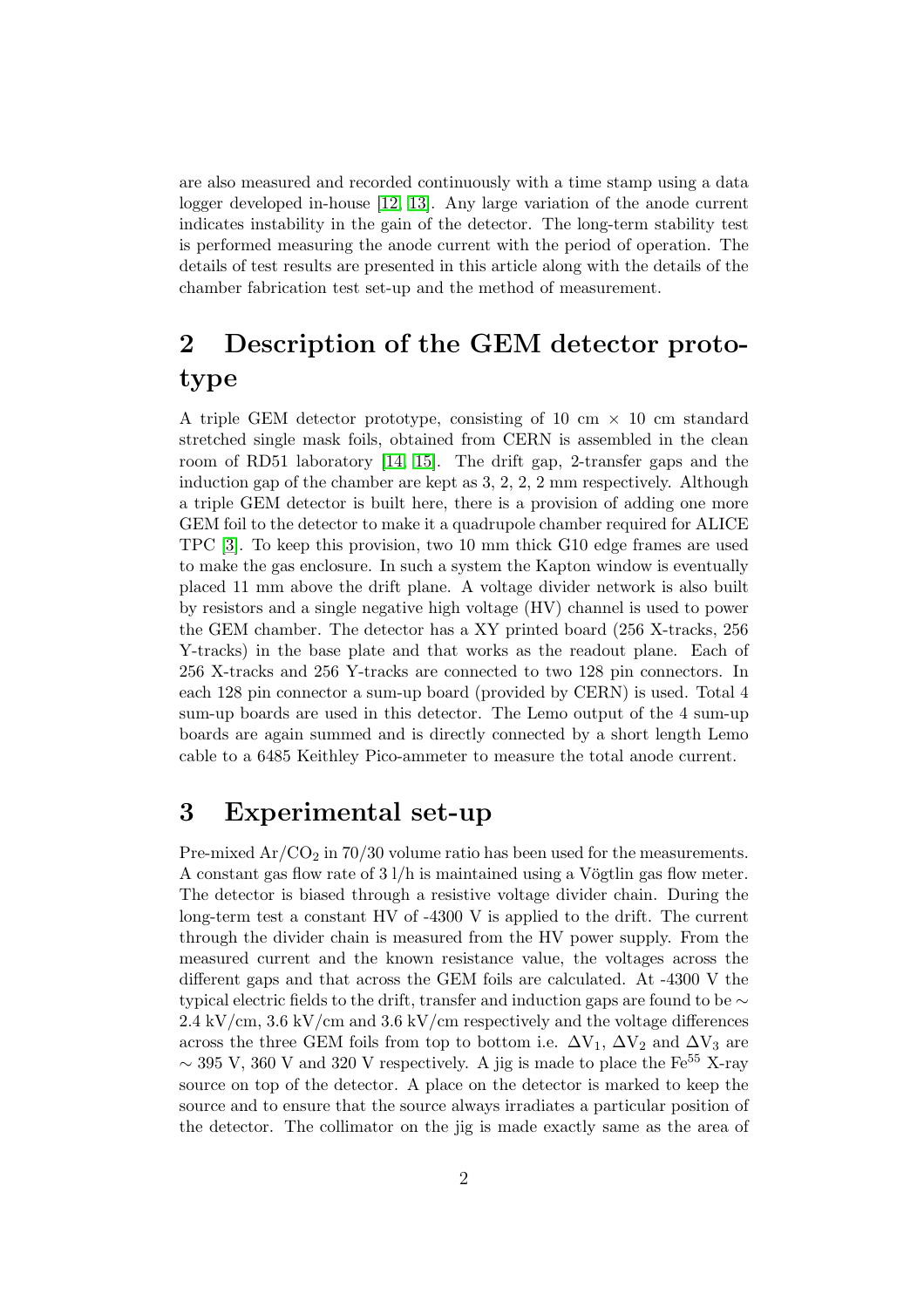the source. The source diameter is 7.3 mm. The details of the measurements and the experimental results are described in Sec [4.](#page-2-0)

# <span id="page-2-0"></span>4 Experimental results

One crucial parameter for GEM technology to be used in modern age HEP experiment is the long-term stability of the gain of the detector. In that spirit, the following studies are performed for the GEM detector.

The HV to the GEM chamber is increased and the signals from the readout plane are counted for a fixed time interval. For each voltage setting the signals are counted with a Fe<sup>55</sup> X-ray source and also without the source. For each voltage settings then count rate is calculated for the source only. Count rate is found to be increased with the increase of HV and reaches a plateau. At plateau the count rate is found to be  $\sim$  350 kHz.

The long-term stability of gain for the triple GEM detector is studied using a Fe<sup>55</sup> source and measuring the anode current with and without source continuously [\[16,](#page-7-7) [17\]](#page-7-8). Similar type of measurements were carried out previously using 8 keV Cu X-ray generator and  $Sr^{90}$  beta radioactive source as referred in [\[16\]](#page-7-7) and [\[17\]](#page-7-8) respectively. At an interval of 15 minutes, the anode current with and without source are measured. Simultaneously the temperature (t in  $°C$ ), pressure (p in mbar) and relative humidity (RH in %) are also recorded using a data logger, built in-house, with a time stamp [\[12\]](#page-7-3).

The output anode current due to the source is given by,

$$
i_{source} = i_{with\ source} - i_{without\ source} \tag{1}
$$

where  $i_{source}$  is anode current due to source,  $i_{with~source}$  is the measured anode current when the detector is irradiated by the  $\text{Fe}^{55}$  source and  $i_{without\ source}$ is the anode current without any source.

The absolute gain of the detector is calculated from the formula

$$
gain = \frac{i_{source}}{r \times n \times e} \tag{2}
$$

where,  $r$  is the rate of the X-ray,  $n$  is the number of primary electrons and  $e$  is the electronic charge. For each 5.9 keV  $\text{Fe}^{55}$  X-ray photon exposed in Ar/CO<sub>2</sub> gas in 70/30 ratio n is 212. Since in this measurement a  $Fe^{55}$  X-ray source is used and a  $Fe^{55}$  source has a finite half life of  $\sim$  2.7 years, the rate of the X-ray in the above equation is modified according to the following formula:

$$
r = r_0 \exp\left(\frac{-0.693 \ t'}{t_{1/2}}\right) \tag{3}
$$

 $r_0$  being 350 kHz, t' is the period of operation and  $t_{1/2}$  is the half life of the Fe<sup>55</sup> source. The variation of the measured gain is plotted as a function of total period of operation in Figure [1.](#page-3-0) It is well known that the gain of any gaseous detector depends significantly on  $T/p$ . The variation of the  $T/p$  as a function of the total period of operation is plotted in Figure [2,](#page-3-1) where  $T$  (=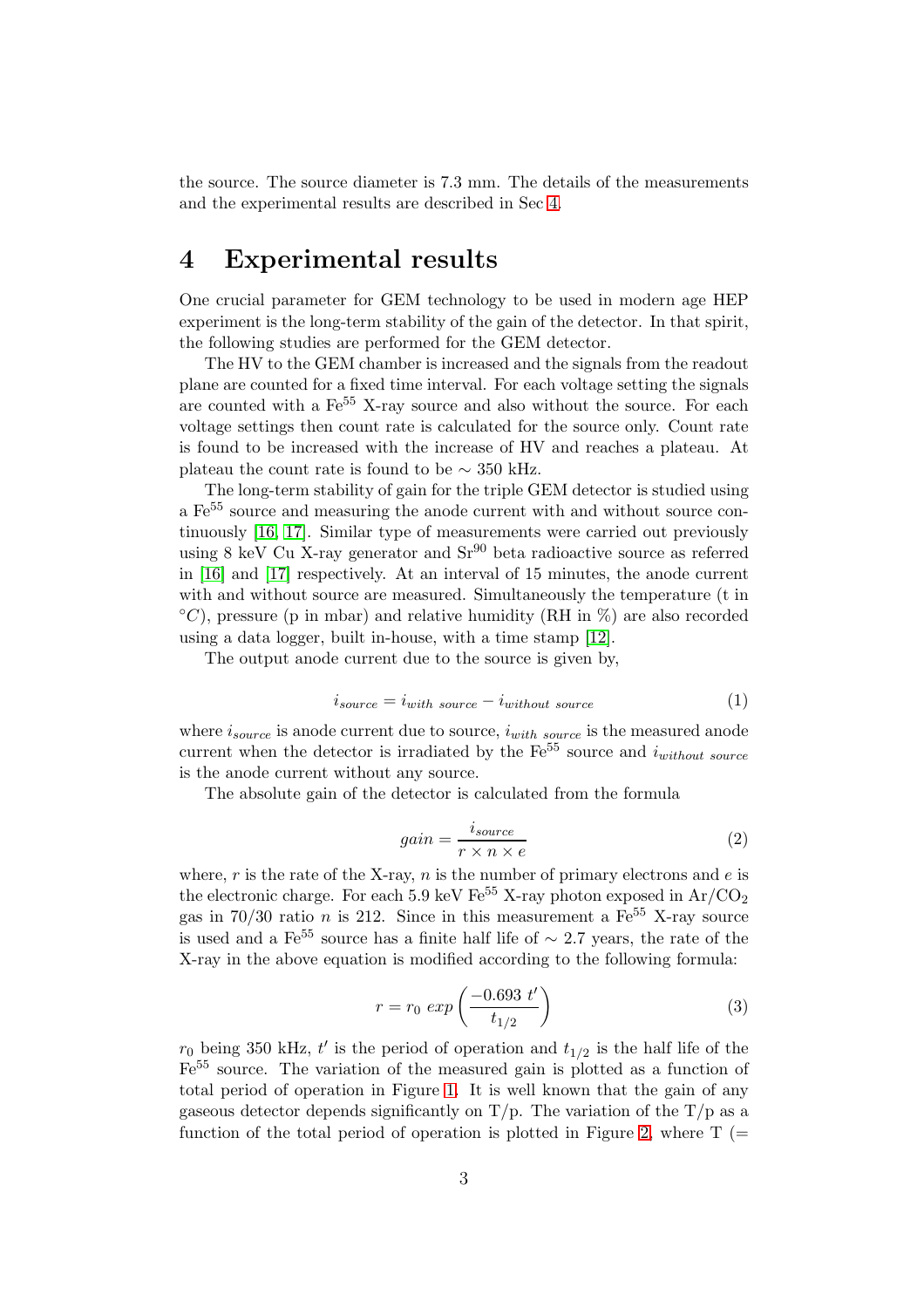

Figure 1: Variation of the measured gain as a function of the time. The star (\*) mark indicates an exchange of the gas cylinder.

<span id="page-3-0"></span>

<span id="page-3-1"></span>Figure 2: Variation of  $T/p$  as a function of the time. The star  $(*)$  mark indicates an exchange of the gas cylinder.

 $t+273$ ) is the absolute temperature in Kelvin and p (p in mbar/1013) is in atmospheric pressure. The dependence of the gain (G) of a GEM detector on absolute temperature and pressure is given by [\[18\]](#page-7-9)

$$
G(T/p) = Ae^{(B\frac{T}{p})}
$$
\n<sup>(4)</sup>

where A and B are the parameters to be determined from the correlation plot. The correlation plot, i.e. the gain is plotted as a function of  $T/p$  and fitted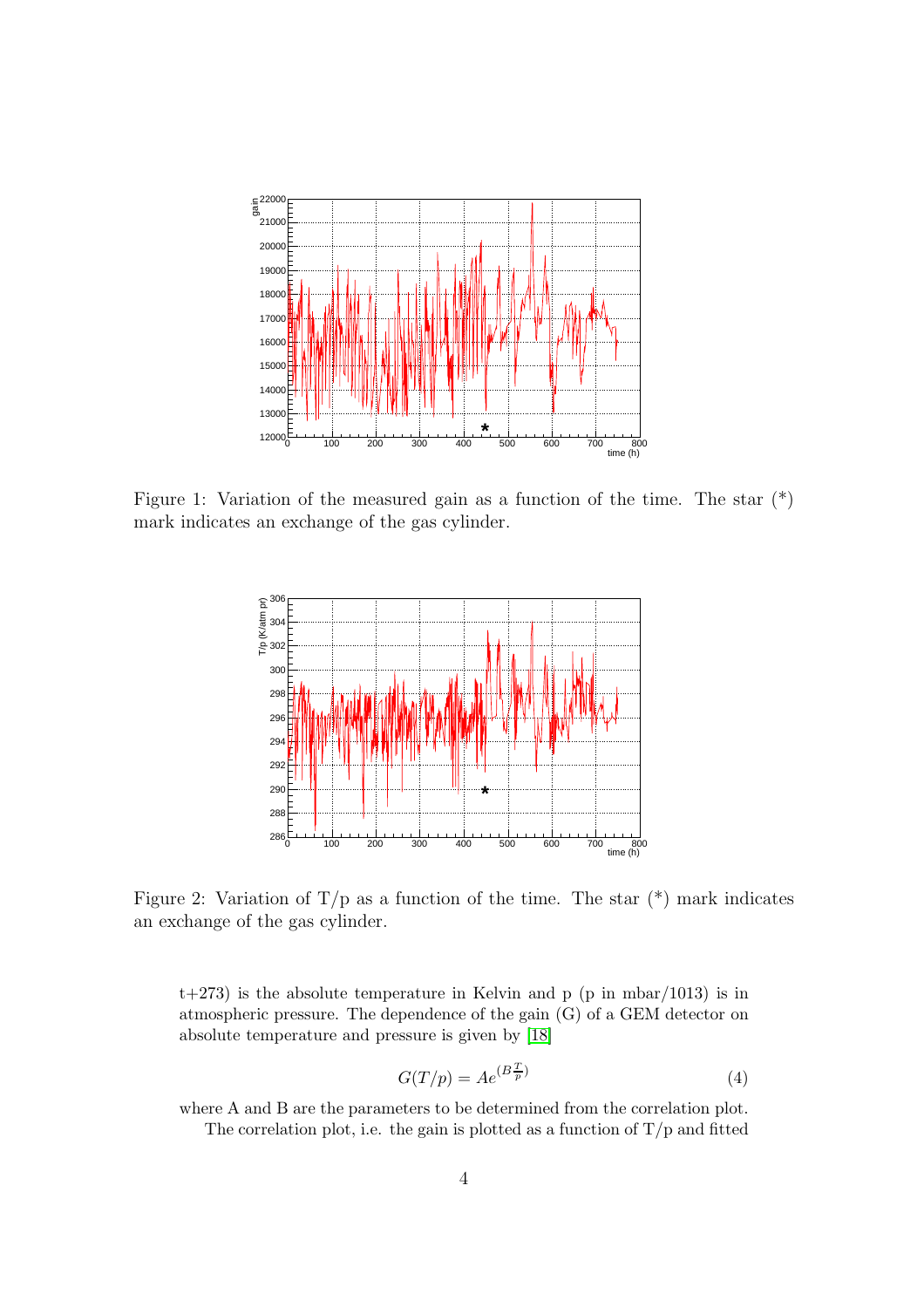with a function

$$
gain(T/p) = Ae^{(B\frac{T}{p})}
$$
\n<sup>(5)</sup>

and is shown in Figure [3.](#page-4-0)



<span id="page-4-0"></span>Figure 3: Correlation plot: Variation of the gain as a function of  $T/p$ .

The values of the fit parameters A and B obtained, are  $75.37 \pm 2.451$  and  $0.0181 \pm 0.0001$  atm pr/K. Using the fit parameters, the gain is normalized by using the relation:

$$
gain_{normalized} = \frac{gain_{measured}}{Ae^{(B\frac{T}{p})}}
$$
(6)

To check the stability of the detector with continuous radiation, the normalized gain is plotted against the total charge accumulated per unit irradiated area of the detector (that is directly proportional to time). To calculate the total charge accumulated, the average current  $(i_1 + i_2)/2$  of two time say  $t_1$  and  $t_2$  is taken and multiplied by the time interval  $(t_2 - t_1)$ . The total charge accumulated will be the sum of accumulated charge over all the intervals during every two adjacent readings. To get total charge accumulated per unit area, the total charge accumulated was divided by the area of the irradiated area. So mathematically the total charge per unit area is given by  $\sum_{i}^{\lfloor (i+i+1)/2 \rfloor} (t_{i+1} - t_i) / A$ . Where A is the irradiated area. The normalized gain as a function of  $dQ/dA$  is shown in Figure [4.](#page-5-0) Although there is a fluctuation about 1 in the normalized gain value in Figure [4,](#page-5-0) but there is no steady decrease in the normalized gain. The distribution of the normalized gain fitted with a Gaussian function is shown in Figure [5.](#page-5-1) The mean of the Gaussian distribution has been found to be around 1.003 as shown in Figure [5](#page-5-1) with a sigma of 0.086. In the first phase no ageing is observed even after operation of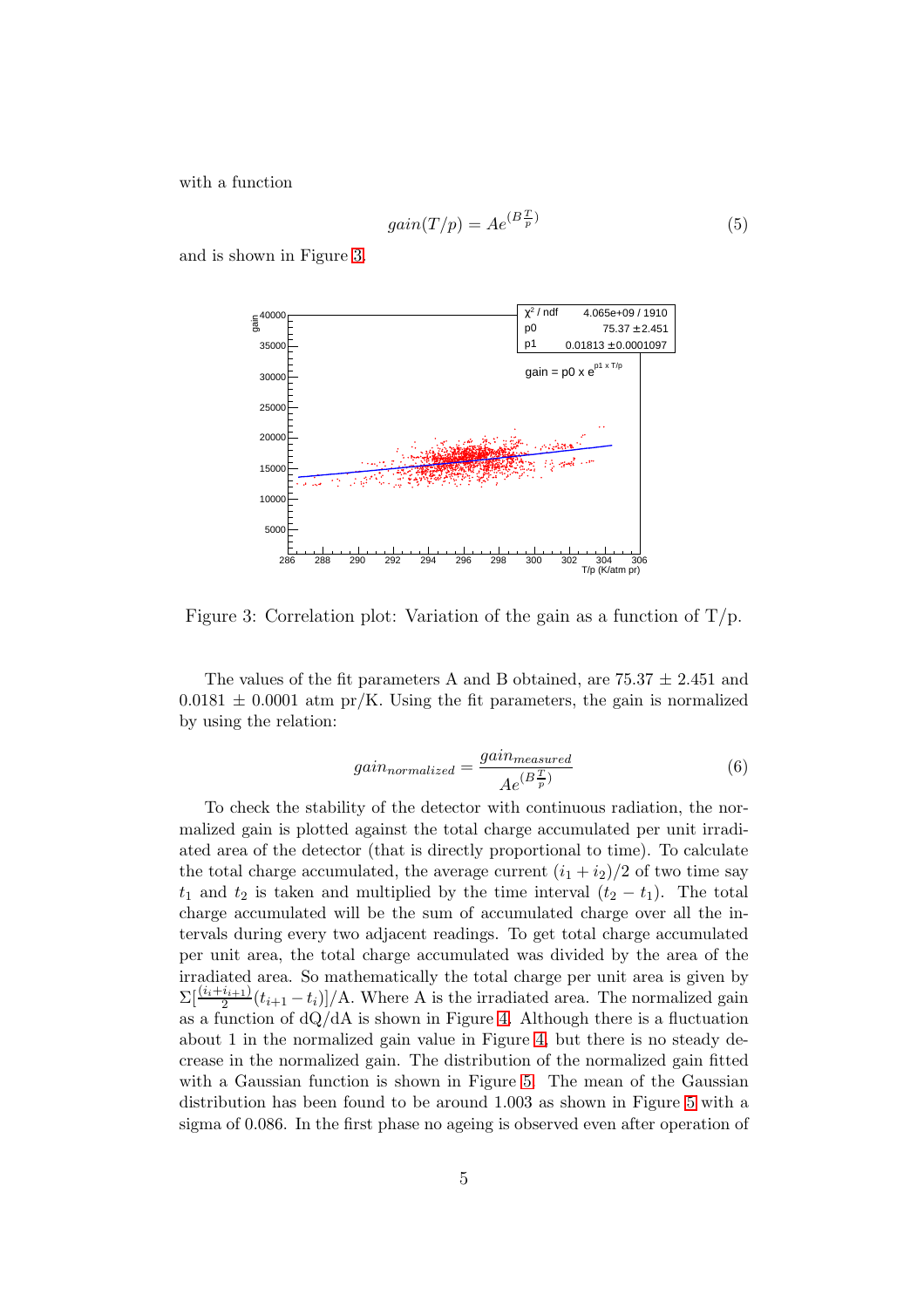

<span id="page-5-0"></span>Figure 4: Variation of normalized gain as a function of charge per unit area i.e. dQ/dA. The star (\*) mark indicates an exchange of the gas cylinder.

the GEM detector for about 450 hours or after an accumulation of charge per unit area ~ 7.25 mC/mm<sup>2</sup>. After that a new gas cylinder of same mixture is used. This discontinuity is marked with a star (\*) in Figure [4.](#page-5-0) In the second phase also there is no decrease in the normalized gain other than a fluctuation. In short no ageing is observed till accumulation of charge per unit area  $> 12.0 \text{ mC/mm}^2$ .



<span id="page-5-1"></span>Figure 5: The distribution of the normalized gain fitted with a Gaussian function.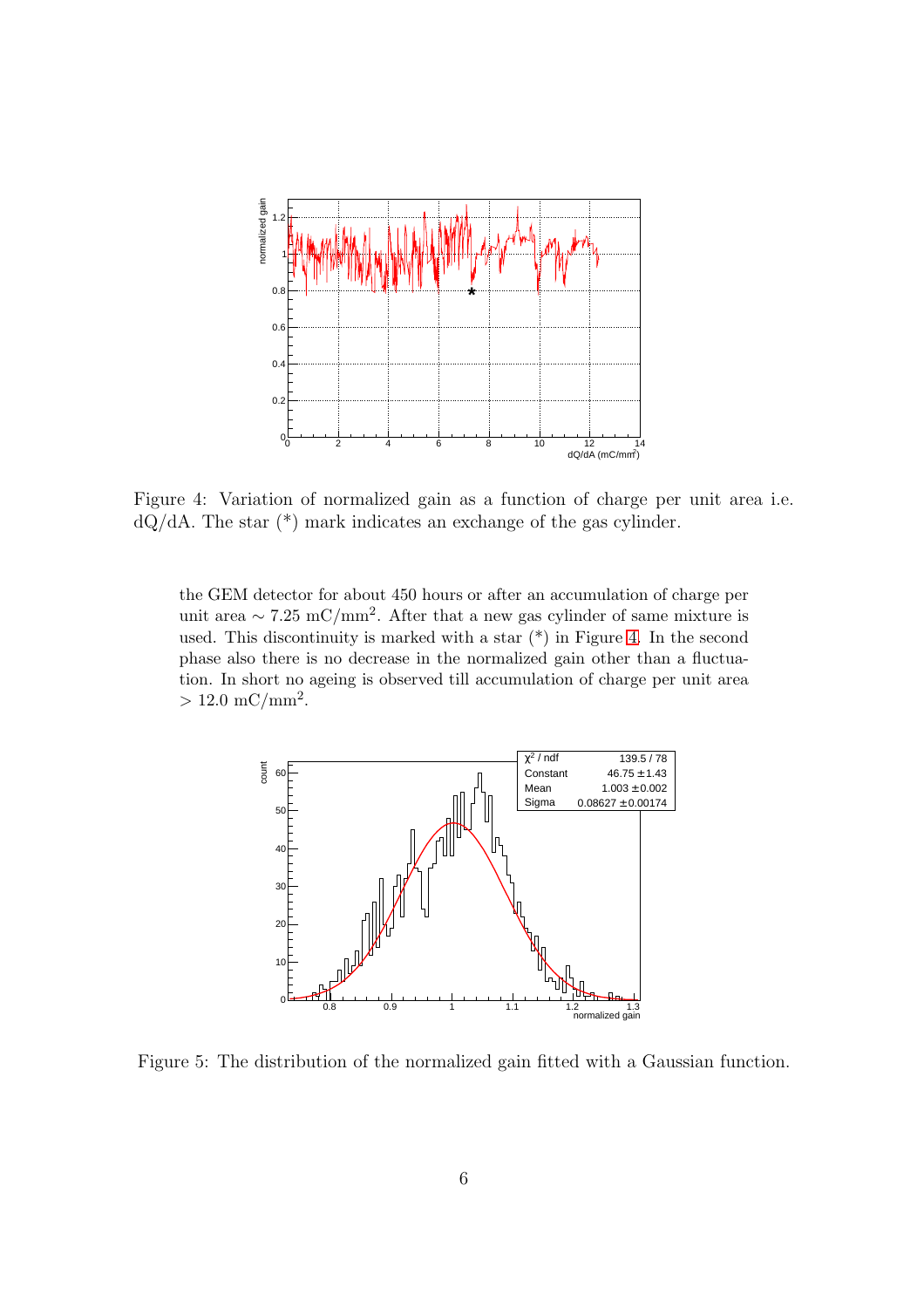# 5 Conclusions and outlooks

Triple GEM detector prototype is built and tested with a gas mixture of  $Ar/CO<sub>2</sub>$  of 70/30 volume ratio. The long-term stability test of this detector is performed using Fe<sup>55</sup> X-ray source. The gain is measured and normalized for the  $T/p$  effect. Only a fluctuation about 1 in the normalized gain is observed after  $T/p$  correction. No ageing is observed till an accumulation of charge per unit area  $> 12.0$  mC/mm<sup>2</sup>. From these results it can be concluded that triple GEM detector can safely be used in high-energy physics experiments where a long-term stability of the detector is an essential criterion.

# 6 Acknowledgement

The authors would like to thank the RD51 collaboration for the support in building and initial testing of the chamber in the RD51 laboratory at CERN. We would like to thank Dr. Eraldo Oliveri and Dr. Chilo Garabatos for his valuable discussions and suggestions during course of the work. R. P. Adak acknowledge the support UGC order no - 20-12/2009 (ii) EU-IV. This work is also partially supported by the research grant SR/MF/PS-01/2014-BI from Department of Science and Technology, Govt. of India.

# <span id="page-6-0"></span>References

- [1] F. Sauli, *GEM: A new concept for electron amplification in gas detectors*, *Nuclear Instruments and Methods in Physics Research Section A* 386 (1997) 531.
- <span id="page-6-1"></span>[2] ALICE Collaboration, *Technical Design Report for the Upgrade of the AL-ICE Time Projection Chamber*, *ALICE-TDR-016, CERN-LHCC- 2013- 020, March 3, 2014*.
- <span id="page-6-2"></span>[3] Saikat Biswas, *ALICE TPC upgrade for High-Rate operations*, *(To be published in the Proceedings of 7*th *International Conference on Physics and Astrophysics of Quark Gluon Plasma)*, [\[arXiv:1511.04988\]](http://arxiv.org/abs/1511.04988).
- <span id="page-6-4"></span><span id="page-6-3"></span>[4] *http://www.fair-center.eu/for-users/experiments/cbm.html*
- <span id="page-6-5"></span>[5] *http://www.fair-center.eu/* .
- <span id="page-6-6"></span>[6] *CBM Progress report, 2008.*
- [7] S. Biswas et al., *Study of the characteristics of GEM detectors for the future FAIR experiment CBM*, *Nuclear Instruments and Methods in Physics Research Section A* 718 (2013) 403.
- <span id="page-6-7"></span>[8] S. Biswas et al., *Measurement of the spark probability of a GEM detector for the CBM muon chamber (MuCh)*, *Nuclear Instruments and Methods in Physics Research Section A* 800 (2015) 93.